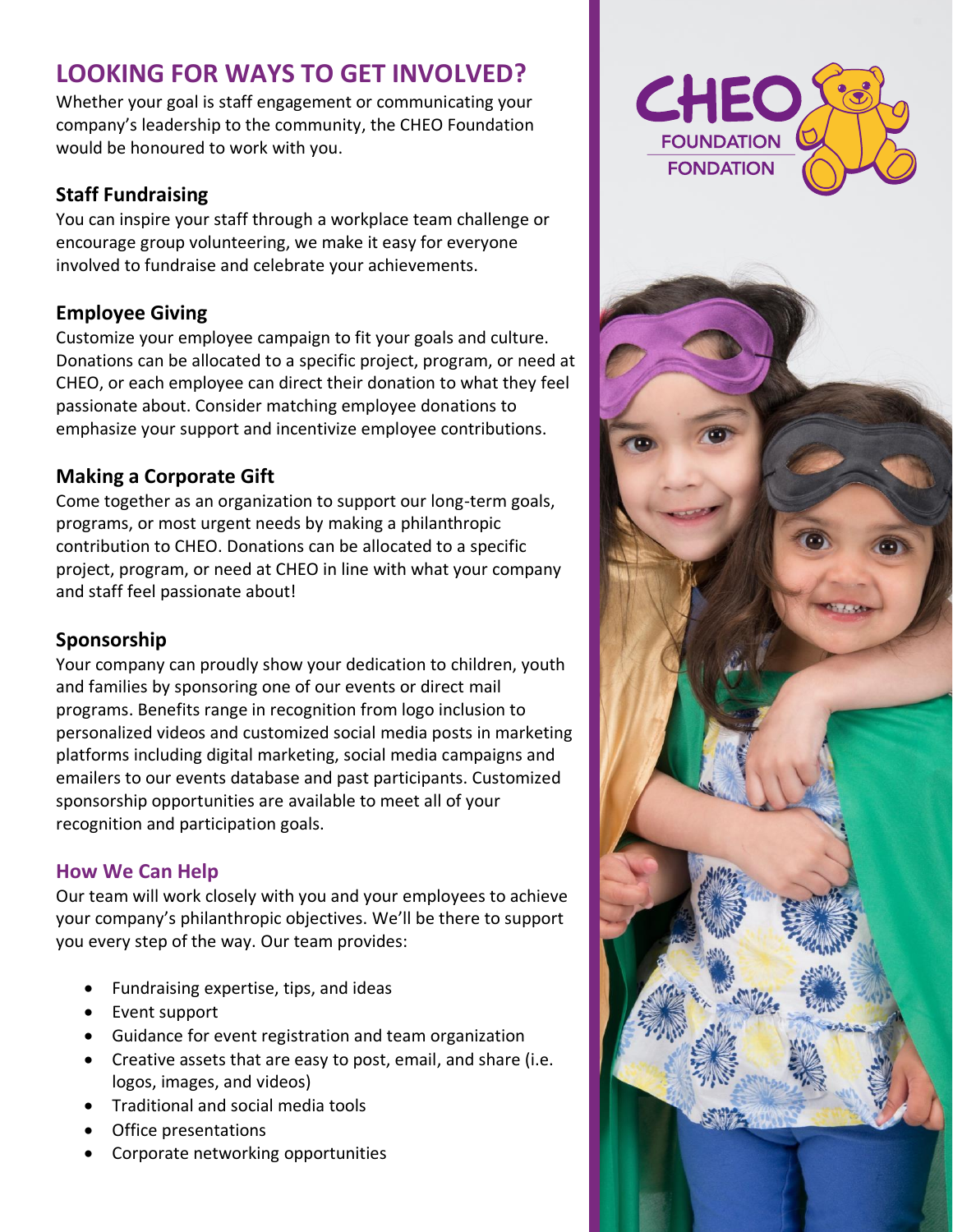# **SPONSOR ONE OF OUR EVENTS AND SHOW YOUR COMMUNITY SPIRIT!**



**MAY 1, 2022**

### **[WWW.CNCYCLE.CA](http://www.cncycle.ca/)**

Gather your colleagues to participate and fundraise as a workplace team or volunteer as a group! CN Cycle for CHEO, the region's favorite cycle, walk and roll event always takes place the first Sunday in May. This fun, non-competitive event offers a wide range of cycling (15K, 35K, 70K) and walking (2K, 5K) routes for people of all ages and abilities.

CN Cycle for CHEO is our largest fundraiser in support of pediatric oncology and has raised \$10,223,117 since 2008. These funds help doctors, nurses and researchers at CHEO to better serve patients and families faced with a cancer diagnosis.

Starting at the Canadian War Museum, our fully-supported cycling routes are closed to traffic and offer a unique opportunity for individuals, groups, and families to safely cycle along Ottawa's most scenic corridors, including the Sir John A. Macdonald and Aviation Parkways and the Rideau Canal with its renowned NCC tulip beds. And don't forget about the post-event activities, music, and family fun zone!



### **[WWW.CHEOFORTHEKIDS.COM](http://www.cheoforthekids.com/)**

CHEO's For the Kids Gala is an evening dedicated to raising awareness and funds for children and youth with physical and developmental disabilities and associated behavioural needs. This event is held annually in the spring with all funds raised supporting programs and services available through Development and Rehabilitation at CHEO.

This gala-style evening brings together over 500 of Ottawa's foremost corporate leaders, prominent members of the community and special guests. Guests will be inspired by the children and youth who are thriving with the help from CHEO's Development and Rehabilitation teams and can cheer them on as they strut their stuff on the catwalk in a celebratory fashion show.



**[WATCH THIS CN CYCLE VIDEO!](https://vimeo.com/645324365/4d5ecc00e9)**



**[WATCH THE GALA VIDEO HERE!](https://www.youtube.com/watch?v=E_8drnCJqCk)**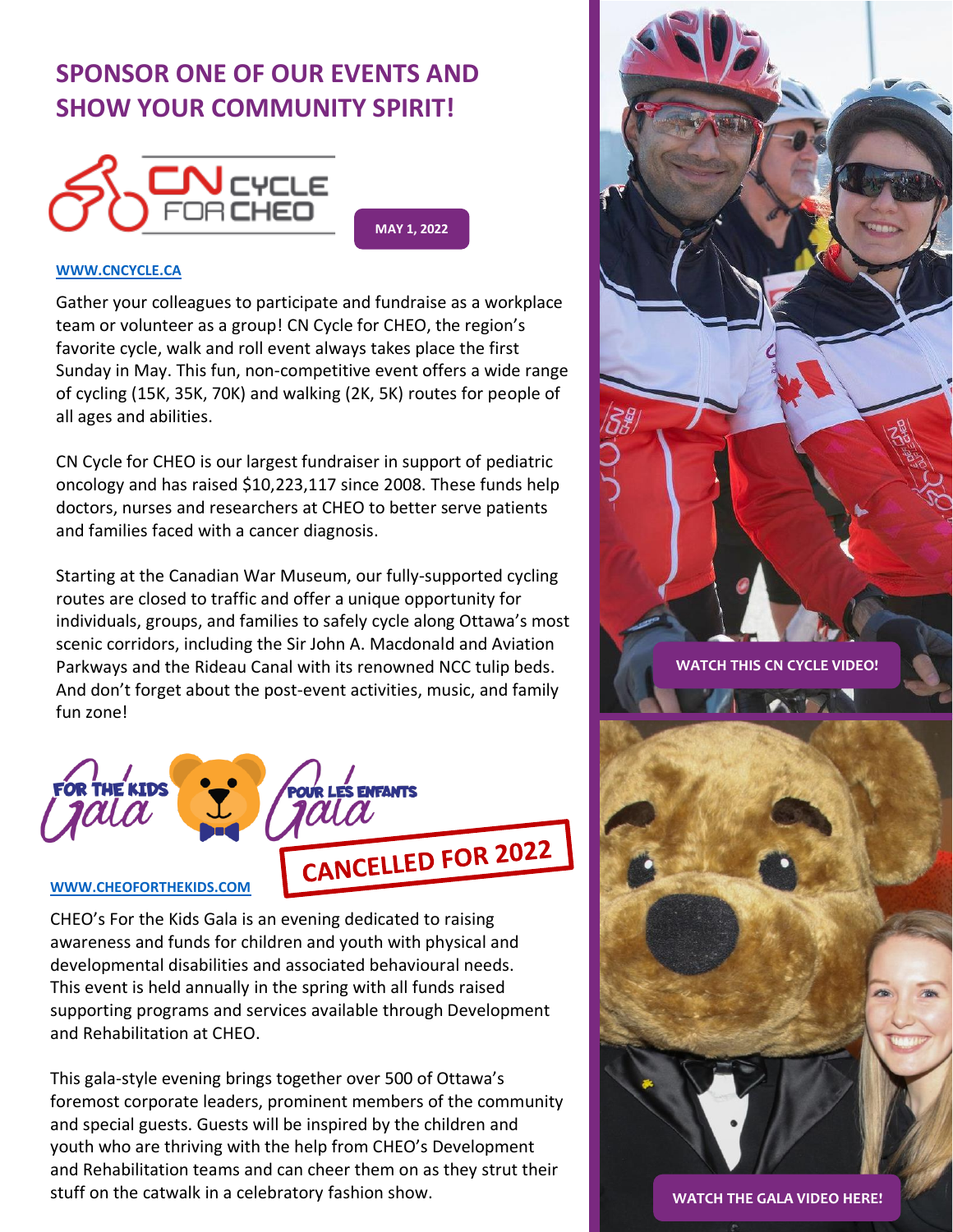

**JUNE 2022**

### **[WWW.CHEOTELETHON.COM](http://www.cheotelethon.com/)**

The CHEO Telethon on CTV Ottawa is one of CHEO's most important annual fundraising events. It brings viewers inside the walls of their children's hospital to meet the families who generously share their stories and the staff who care for the children and youth of our region.

The CHEO Telethon is an online/television/social campaign that runs for two weeks celebrating the combined fundraising results of our community partners throughout the past year. The campaign's oneday grand finale live television broadcast on CTV Ottawa celebrates the campaign's success and the generosity of the community.

Proceeds benefit CHEO, the CHEO Research Institute, and Roger Neilson House, enabling the purchase of specialized medical equipment and funding clinical services and programs.



#### **[WWW.RBCRACEFORTHEKIDS.COM](http://www.rbcraceforthekids.com/)**

The RBC Race for the Kids is a unique walk/run event held in September that raises funds for mental health programs and services at CHEO.

Since its inception in 2017, RBC Race for the Kids Ottawa has raised over \$1.5 million for mental health programs at CHEO. For 2022, participants will have the option to choose their desired activity and select their race distance from 2K, 5K, or 10K.

Open to all ages and abilities, RBC Race for the Kids is a great way to make a difference in the lives of children and youth struggling with mental health issues and addictions. The workplace Team Challenge also offers a staff engagement opportunity that includes fundraising prizes and recognition of your organization's involvement.